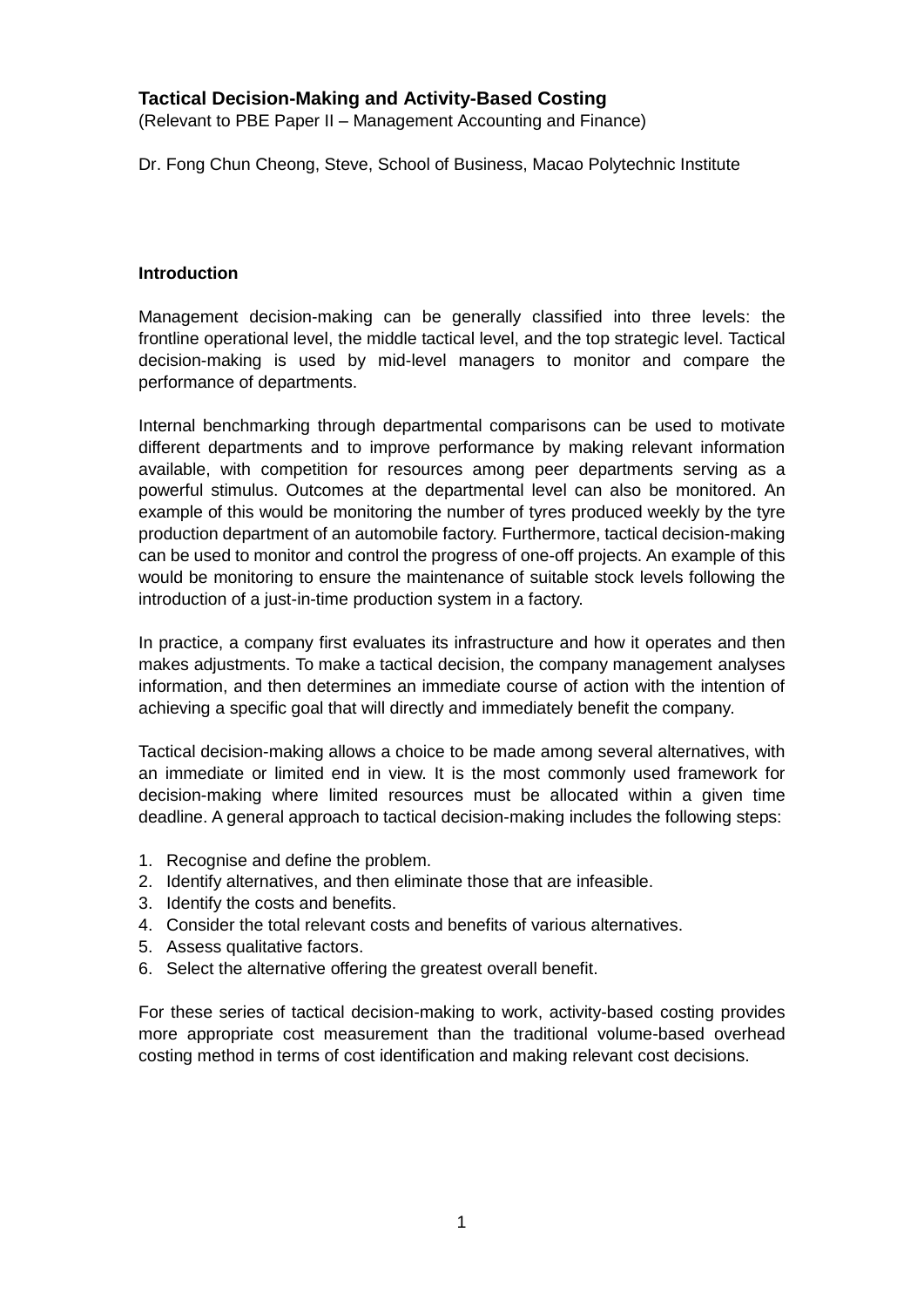## **The Role of Activity-based Costing in Tactical Decision-making**

Activity-based costing (ABC) plays an important role in costs and benefits identification, especially with regard to subsequent tactical decision-making regarding alternative valuation. ABC was first introduced in the United States in the 1970s, and has attained wide acceptance as a more accurate alternative to traditional costing, especially in manufacturing applications. Instead of budgeting overhead expenses using direct cost drivers, ABC splits overhead expenses into activity cost drivers, leading to a more tangible assignment of costs.

ABC allocates overhead expenses to a product based on the actual overhead spent to produce that product. Whenever common resources, i.e. overhead expenses, are spent on different activities across products, a cost driver weighting measurement is involved for an appropriate allocation.

ABC is also commonly employed in service industries, as it focuses on service activities measured. Companies have wide varieties of products and customers, resulting in cross-product, cross-customer subsidies of costs. Those costs are also attributed more appropriately to products and customers via ABC.

## **Implementation of Activity-based Costing**

The objective of ABC is to line up actual consumption with specific product/service costs. The ABC approach is normally related to multiple products or services using shared and common indirect resources. A benefit of ABC is that products requiring higher concentrations of activities and subsequent overhead expenses are identified, allowing management to focus attention on opportunities to reduce those associated costs or to price them more appropriately.

The ABC allocation process involves many steps, including:

- 1. specifying the different activities performed by the business;
- 2. identifying cost activities;
- 3. computing the total costs of each activity over the financial period;
- 4. setting a cost-allocation basis, that is, cost drivers;
- 5. identifying indirect costs per cost driver;
- 6. calculating the overhead rate per cost activity;
- 7. computing overhead costs based on each product's use of the various cost activities; and then
- 8. adding direct expenses and indirect expenses to yield total product costs.

Calculation of ABC is more sophisticated than the calculation of traditional overhead costing. After managers recognize the activity cost drivers, overhead rates are assigned per cost driver. The rates are measured by dividing budgeted costs per driver by the anticipated resource requirements for each cost driver.

Despite its complexity, the benefits of ABC can be numerous: management can differentiate profitable from unprofitable products, cost controls can be used to eliminate unnecessary costs, and products can be better priced. One important thing to note is that, prior to applying ABC, management should consider whether the cost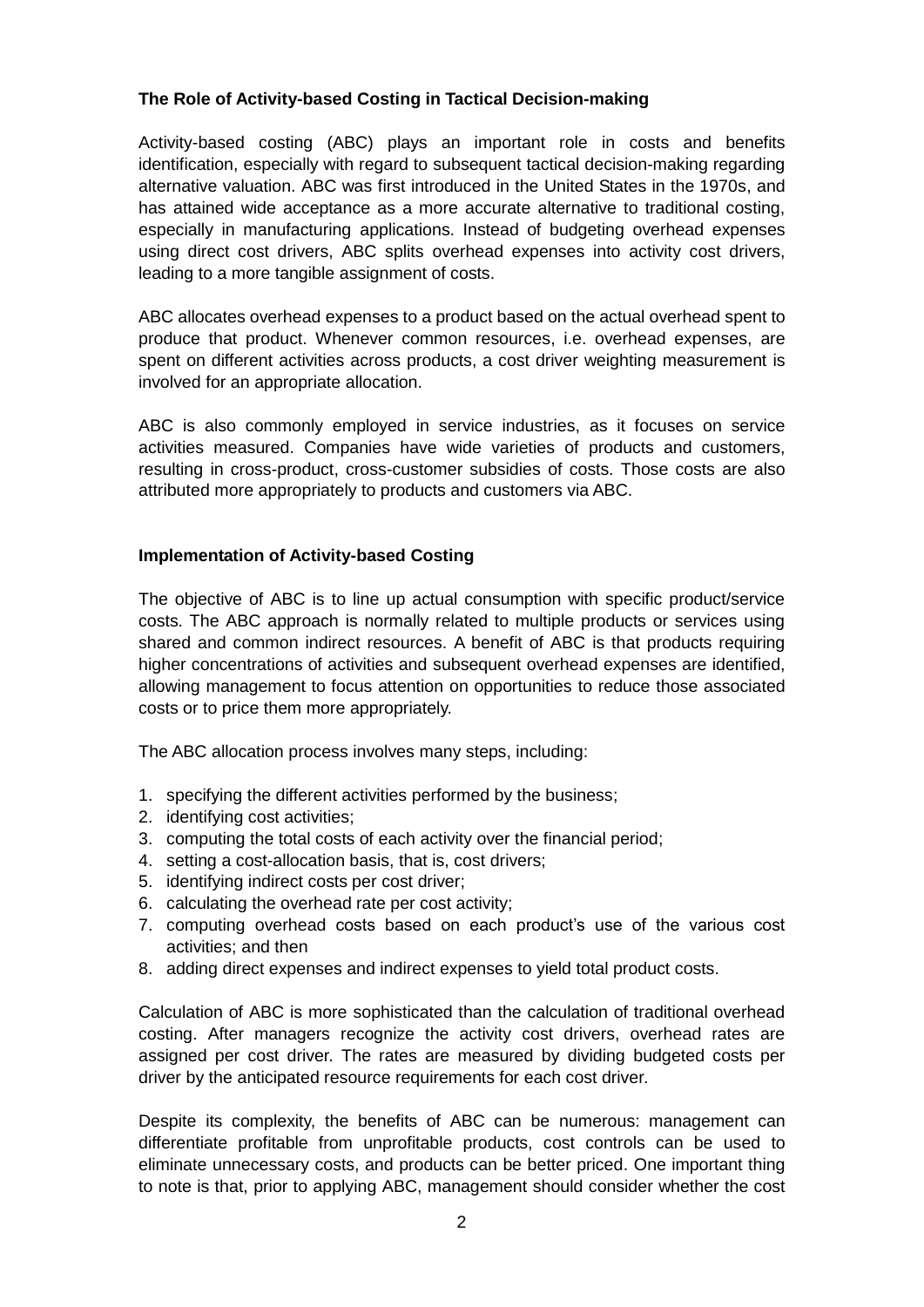savings from more accurate budgeting are greater than the costs of identifying overhead cost drivers and each product's individual resource requirements.

## **Example of ABC in a Service Industry**

The accounting firm Chan & Tong CPAs prepares the following condensed annual budget.

|                  | Chan & Tong CPAs - Annual Budget |             |
|------------------|----------------------------------|-------------|
| Revenue          |                                  | \$8,000,000 |
| Direct labour    | \$2,400,000                      |             |
| Overheads        | \$1,200,000                      |             |
| Total costs      |                                  | \$3,600,000 |
| Operating profit |                                  | \$4,400,000 |

The predetermined overhead rate is based on a volume-based cost driver, direct labour costs, for calculation. It is  $$1,200,000 \div $2,400,000 = 50\%$ .

Under the traditional costing approach, Chan & Tong CPAs calculates applied overhead and operating profit for the audit of Chan Company as follows:

| Chan & Tong CPAs —                          |           |           |
|---------------------------------------------|-----------|-----------|
| <b>Chan Company Audit</b>                   |           |           |
| Revenue                                     |           | \$520,000 |
| Less: Direct professional labour            | \$280,000 |           |
| Absorbed overheads $(50\% \times $280,000)$ | \$140,000 | \$420,000 |
| Operating profit                            |           | \$100,000 |

Chan & Tong CPAs distributes its estimated annual overheads of \$1,200,000 to several activity cost pools. It first divides its overhead costs into three cost pools administration, customer support, recruiting and training — as below:

| Chan & Tong CPAs - Annual Overhead Budget |                |                  |                 |                       |
|-------------------------------------------|----------------|------------------|-----------------|-----------------------|
|                                           |                |                  | <b>Expected</b> |                       |
| <b>Activity cost pools</b>                | Cost           | <b>Estimated</b> | use of cost     | <b>Activity-based</b> |
|                                           | drivers        | overhead ÷       | drivers per     | overhead rates        |
|                                           |                |                  | $activity =$    |                       |
| Administration                            | Number of      | \$670,000        | 1,675           | \$400 per             |
|                                           | manager hours  |                  |                 | manager hour          |
| Customer support                          | Revenue billed | \$320,000        | \$8,000,000     | $$0.04$ per           |
|                                           |                |                  |                 | dollar of             |
|                                           |                |                  |                 | revenue               |
| Recruiting and                            | Professional   | \$210,000        | 6,000           | $$35$ per             |
| training                                  | hours          |                  |                 | professional          |
|                                           |                |                  |                 | hour                  |
|                                           |                | \$1.200.000      |                 |                       |

Then, Chan & Tong CPAs identifies corresponding cost drivers and re-allocates the overhead costs of its services for the audit of Chan Company as follows: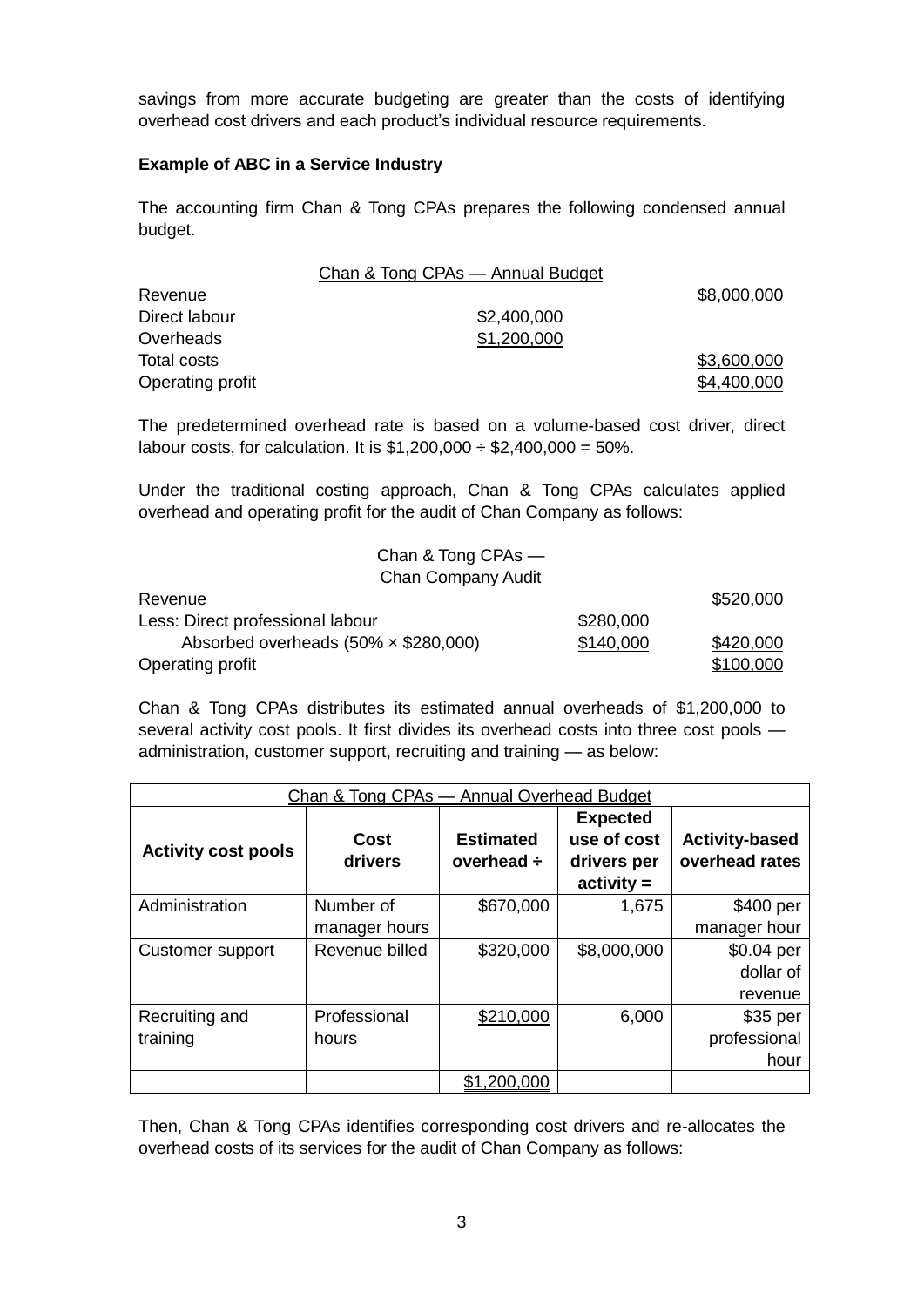| Chan & Tong CPAs - Chan Company Audit |                            |                                 |                                            |                   |
|---------------------------------------|----------------------------|---------------------------------|--------------------------------------------|-------------------|
| <b>Activity cost</b><br>pools         | <b>Cost drivers</b>        | <b>Actual use of</b><br>drivers | <b>Activity-based</b><br>overhead<br>rates | Cost<br>allocated |
| Administration                        | Number of<br>manager hours | 158                             | \$400                                      | \$63,200          |
| Customer<br>support                   | Revenue billed             | \$420,000                       | \$0.04                                     | \$16,800          |
| Recruiting and<br>training            | Professional<br>hours      | 520                             | \$35                                       | 18,200            |
|                                       |                            |                                 |                                            | \$98,200          |

Finally, Chan & Tong CPAs compares the costing statements of traditional costing and activity-based costing.

|                     | Chan & Tong CPAs - Chan Company Audit |           |           |                               |  |
|---------------------|---------------------------------------|-----------|-----------|-------------------------------|--|
|                     | <b>Traditional Costing</b>            |           |           | <b>Activity-Based Costing</b> |  |
| Revenue             |                                       | \$520,000 |           | \$520,000                     |  |
| <b>Expenses</b>     |                                       |           |           |                               |  |
| Professional labour |                                       |           |           |                               |  |
|                     | \$280,000                             |           | \$280,000 |                               |  |
| Absorbed            |                                       |           |           |                               |  |
| overheads           | \$140,000                             |           | \$98,200  |                               |  |
| Total expenses      |                                       | \$420,000 |           | \$378,200                     |  |
| Operating profit    |                                       | \$100,000 |           | \$141,800                     |  |
| Profit margin       |                                       | 19.2%     |           | 27.3%                         |  |

As demonstrated in this example, a more accurate profit margin can be achieved under activity-based costing. From the perspective of price competition, ABC may also help in making pricing decisions on audit work.

Clearly defined measurement of activity costs enables managers to identify and control activity costs in a systematic manner. This is in contrast to the traditional volume-based overhead costs, based on 50% of direct labour costs, which may cover up overhead costs inappropriately classified and measured. With the traditional approach, cost control can hardly be achieved.

#### **Further Benefits of ABC Implementation**

ABC systems are rather complicated and costly to implement. However, in both manufacturing and non-manufacturing sectors, many companies still choose to adopt ABC systems for a number of reasons:

- 1. ABC provides accurate product lines costing, especially where non-volume based overheads are significant and a product with numerous activity related overheads is produced.
- 2. ABC allows flexible analysis of costs by treating cost objects as processes, e.g. areas of responsibility or customers, rather than simply for products alone.